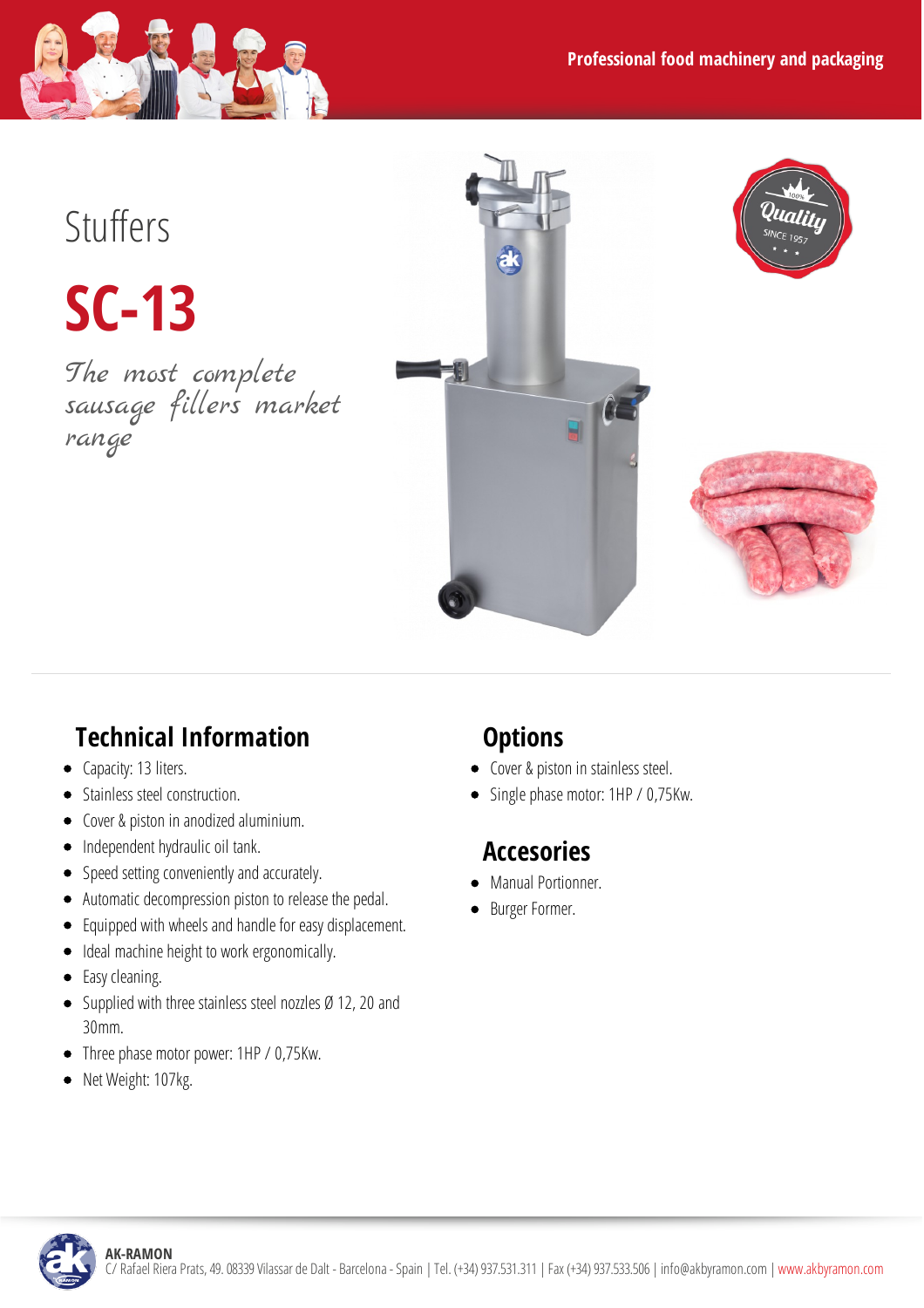

#### **Measures**





## **Burger former**

- Built in steel and plastic suitable for food.
- $\bullet$  Suitable for all types of piston fillers.
- Fully removable for easy cleaning.  $\bullet$
- Easy change of die set.

#### **OPTIONAL:**

- Round die set with dimension of 95 (100 grams).
- Round die set with dimension of 95 (80 grams).
- Oval die set of 100 grams.
- Oval die set of 80 grams.  $\bullet$
- Other measures to ask.

### **Manual portionner**

- Built in stainless steel and anodized aluminum.
- Machine of precision.  $\bullet$
- Simple and effective system.
- Production can be scaled between 10-500 grams.
- Fully removable for easy cleaning.  $\bullet$
- Production can be between 20-40 portions per minute.